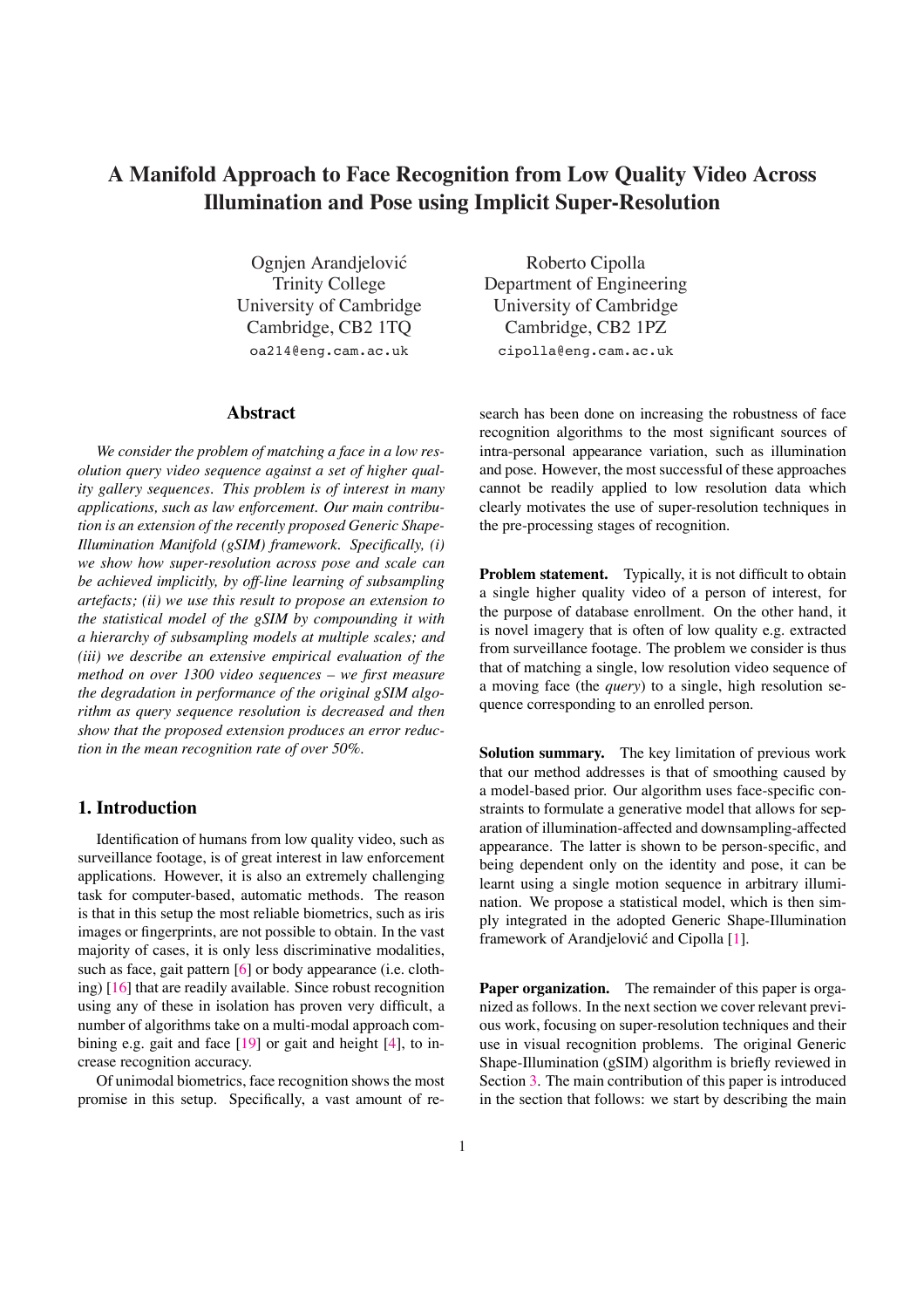<span id="page-1-3"></span>idea of implicit-super resolution in Section [4,](#page-2-0) mathematically formalize the model for matching sequences in fixed low-resolution in Section [4.1](#page-2-1) and, finally, extend the framework to variable resolution matching in Section [4.2.](#page-4-0) Empirical evaluation of the proposed method is the topic of Section [5:](#page-4-1) a description of datasets and methodologies is followed by a report of the result and a discussion in Section [5.1.](#page-5-0) The paper is concluded in Section [6](#page-5-1) with a summary of the main contributions and an outline of promising directions for future research.

## <span id="page-1-1"></span>**2. Previous Work**

<span id="page-1-0"></span>In this section we focus on previous work on superresolution and, in particular, super-resolution for face recognition; recent general face recognition reviews can be found in [\[15,](#page-6-3) [24\]](#page-7-2)

Broadly speaking, super-resolution concerns the problem of reconstructing high-resolution data from a single or multiple low resolution observations. Formally, the process of making a single observation can be written as the following generative model:

$$
\mathbf{x} = \downarrow [t(\hat{\mathbf{x}}) + \mathbf{n}], \tag{1}
$$

where  $\hat{x}$  is the high-resolution image,  $t()$  an appearance transformation (e.g. due to pose or illumination change, in the case of face images), n additive noise and  $\downarrow$  the downsampling operator.

In its simplest form, super-resolution takes on the form of non-uniform interpolation: the low resolution input is assumed to correspond to non-identically sampled signal and the high resolution output is produced by interpolative re-sampling [\[8,](#page-6-4) [13,](#page-6-5) [14\]](#page-6-6). This approach requires accurate image registration, which is difficult to achieve in the case of faces in extreme illumination conditions.

<span id="page-1-2"></span>In the context of the method proposed in this paper, probabilistic approaches, which super-resolve low-resolution images by imposing a class-specific model-based prior are more attractive. Capel and Zisserman [\[7\]](#page-6-7), for example, use an eigenpart-based prior, applied to six non-overlapping face segments with a Maximum Likelihood estimator. A similar, but holistic approach was proposed by Gunturk *et al.* [\[9\]](#page-6-8). Jia *et. al* [\[11,](#page-6-9) [12\]](#page-6-10) employ a tensor space prior, but remove the need for manual registration by coupling face registration and super-resolution. The method of Baker and Kanade [\[3\]](#page-6-11) uses richer, appearance and derivative-based features, but suffers from similar limitations as the previous methods, just as does [\[18\]](#page-7-3). As the authors note, the nature of these approaches limits them to frontal faces and non-variable illumination [\[3\]](#page-6-11).

A number of optical flow-based algorithms were proposed to deal with the problem of facial non-planarity and pose changes [\[2,](#page-6-12) [25\]](#page-7-4). Being highly sensitive to the accuracy of the optical flow estimate, their performance rapidly worsens as the face size is decreased. Another influential group of super-resolution methods use projection onto convex sets (POCS) [\[17,](#page-7-5) [20\]](#page-7-6). These use a families of convex set constraints, one for each image pixel, and an iterative estimation procedure that accounts for object motion, sensor blur and the effects of downsampling. Finally, a number of frequency domain-based techniques have been proposed [\[10,](#page-6-13) [21\]](#page-7-7), but these have limited use in the context of very low resolution face images.

In summary, the problem of super-resolution from low quality video footage of faces under variable and arbitrary illumination, and loosely constrained pose is still a major research challenge.

# **3. The gSIM Algorithm**

The Generic Shape-Illumination algorithm of Arandjelović and Cipolla  $[1]$  performs face recognition by extracting and matching sequences of faces from unconstrained head motion videos and is robust to changes in illumination, head pose and user motion pattern.

One of the key novelties in the gSIM algorithm is the form in which a learnt prior is applied. Most methods previously proposed in the literature approach the problem from a generative point of view and attempt to learn the distribution of a specific discriminative parameter, e.g. albedo, across human faces. The prior is applied by producing an illumination-normalized representation of a face, which is then matched against those in the gallery. In contrast, gSIM does not explicitly compute such a representation; rather, the prior takes on the form of an estimate of the distribution of non-discriminative, *generic*, appearance changes caused by varying illumination. This is important as it means that unnecessary smoothing of person-specific, discriminative information is avoided.

Specifically, given two images,  $\mathbf{x}^{(1)}$  and  $\mathbf{x}^{(2)}$ , of a face in the same pose but illuminated differently, gSIM uses a mixture model  $\mathcal{G}(\mathbf{d};\Theta)$  to learn the distribution of d, where:

$$
\mathbf{d} \equiv \Delta \log \mathbf{x} = \log \mathbf{x}^{(1)} - \log \mathbf{x}^{(2)}.
$$
 (2)

Under the very general assumption that the mean energy of light incident on the camera is proportional to the face albedo at the corresponding point, d is approximately generic i.e. not dependent on the person's identity.

This model is employed in recognition by first posealigning face sequences that are compared and then computing the model likelihood under the set of observed appearance differences. Pose-wise alignment of faces is achieved using a "reillumination" algorithm: given two face motion sequences, the algorithm produces a third, synthetic one, that corresponds to the first in illumination and to the second in poses. Thus, it can be directly compared with the latter original sequence, producing the likelihood of the same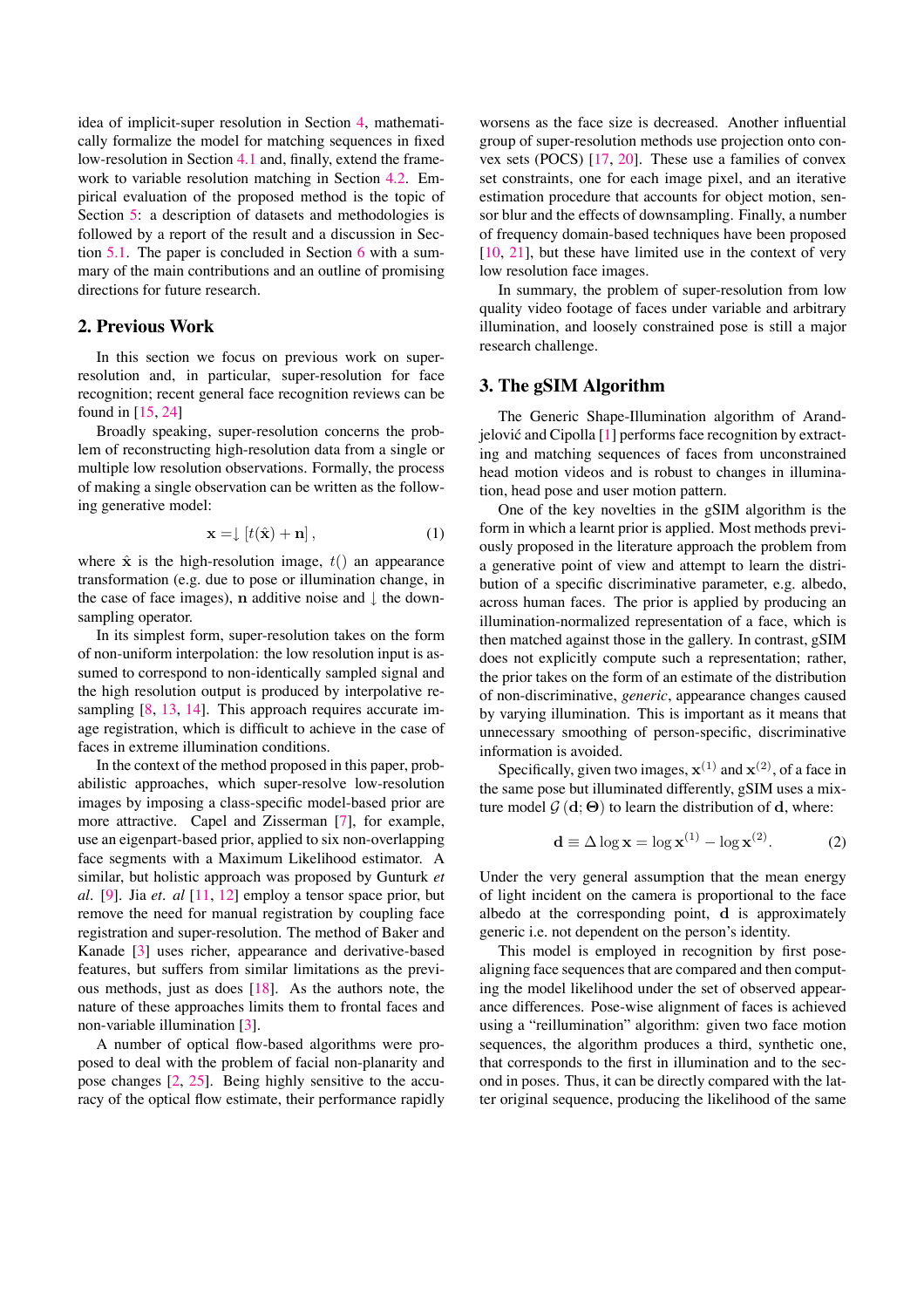<span id="page-2-4"></span>identity model  $\mathcal{G}(\mathbf{d};\Theta)$ . The main ideas of the gSIM algorithm are summarized in Fig. [1,](#page-3-0) while for more detail (and in particular the specifics of achieving pose invariance) we refer the reader to the original paper [\[1\]](#page-6-2).

## <span id="page-2-0"></span>**4. Implicit Super-Resolution**

The original gSIM algorithm relies on the assumption that the appearance difference between two faces in the same pose can be explained by a combination of two factors only: differing identities and differing illumination conditions. However, this is not the case when dealing with real images, as spatial discretization differently affects the appearance of a face at different scales. Gradual image quality degradation as face size is reduced is qualitatively and quantitatively illustrated on an example in, respectively, Fig. [2](#page-3-1) (a) and [2](#page-3-1) (b).

Unlike previously proposed methods (see Section [2\)](#page-1-1), we propose not to explicitly compute super-resolution face images from low resolution input; rather, we formulate the image formation model in such a way that the effects of illumination and spatial discretization are approximately mutually separable. Thus, we show how the two can be learnt in two stages: (i) a generic illumination model is estimated from a small training corpus of different individuals in varying illumination, and (ii) a low-resolution artefact model is estimated on a person-specific basis, from an appearance manifold corresponding to a single sequence compounded with synthetically generated samples.

#### <span id="page-2-1"></span>**4.1. Fixed resolution artefact model**

As in the original gSIM algorithm, we assume that the mean energy of light incident at a particular point in the camera plane is a linear function of the albedo a*<sup>j</sup>* of the corresponding point of the imaged face:

$$
\hat{x}_j = a_j \cdot s_j \tag{3}
$$

<span id="page-2-3"></span>where s is a function of illumination, shape and other pa-rameters not modelled explicitly [\[1\]](#page-6-2). However, it is not  $\hat{x}_i$ that we directly observe, but rather a spatially discretized image. We model the process of spatial discretization by compounding the model in (3) with a multiplicative factor  $r_j$ :

$$
x_j = \hat{x}_j \cdot r_j = a_j \cdot s_j \cdot r_j. \tag{4}
$$

<span id="page-2-2"></span>Now, consider how the introduced modification affects the expression in [\(2\)](#page-1-2):

$$
\Delta \log x_j = \log s_j^{(2)} + \log r_j^{(2)} - \log r_j^{(1)} - \log s_j^{(1)} = \Delta \log s_j + \Delta \log r_j \quad (5)
$$

It can be seen that the observed appearance difference between two pose-normalized images of the same face at different scales, can now in principle correspond to an arbitrary change in illumination, due to its dependency on the discretization factors too. Unlike the purely illuminationaffected component  $\Delta \log s$ , the discretization component  $\Delta \log r$  is not generic and the combined effects cannot be learnt using the method proposed in [\[1\]](#page-6-2).

Let us now consider a high-resolution image of a face  $x$ and its downsampled version  $\hat{x}$ . Using the Fourier decomposition of x we can write:

$$
\mathbf{x} = \hat{\mathbf{x}} + \mathbf{x}^{(h)},\tag{6}
$$

where  $\mathbf{x}^{(h)}$  is the high-pass filtered x, using the cutoff frequency equal to half the sampling frequency of  $\hat{x}$ . Combining the expression  $(6)$  and the generative model in  $(4)$ gives:

$$
\log r_j = \log \frac{x}{\hat{x}_j} = \log \left( 1 - \frac{x_j^{(h)}}{\hat{x}_j} \right). \tag{7}
$$

Note that this expression depends only on the ratio  $x_j^{(h)}/\hat{x}_j$ , which is the so-called *local intensity-scaled high-pass filter*, similar to the quasi illumination invariant self-quotient im-age [\[23\]](#page-7-8). Thus,  $\log r_i$  is illumination free and only dependent on the identity (for a particular head pose).

#### **4.1.1 Learning the artefact model**

We exploit the result that  $\log r$  is not dependent on the illumination using a statistical approach. Specifically, we assume that for person  $i$ , the downsampling factor  $\log r$  is distributed across pose according to an underlying probability density function  $p^{(i)}(\log r)$  and that it is drawn independently for each video. This allows us to obtain samples from each  $p^{(i)}$  given a single sequence per person enrolled in the gallery:

- 1. samples<sup> $(i) = \emptyset$ </sup>
- 2. **for** all frames f
- 3.  $\hat{\mathbf{f}} = \text{downsample}(\mathbf{f})$

4. samples<sup>(i)</sup> = samples<sup>(i)</sup> 
$$
\cup
$$
  $\left(\log \mathbf{f} - \log \hat{\mathbf{f}}\right)$ 

5. **end**

In this paper we represent each  $p^{(i)}$  as a Gaussian density  $p^{(i)} = p(\log \mathbf{r}; \mathbf{\Theta}_{Art}^{(i)})$ , where  $\mathbf{\Theta}_{Art}^{(i)} = [\mathbf{m}, \mathbf{C}]^T$  are the corresponding model parameters.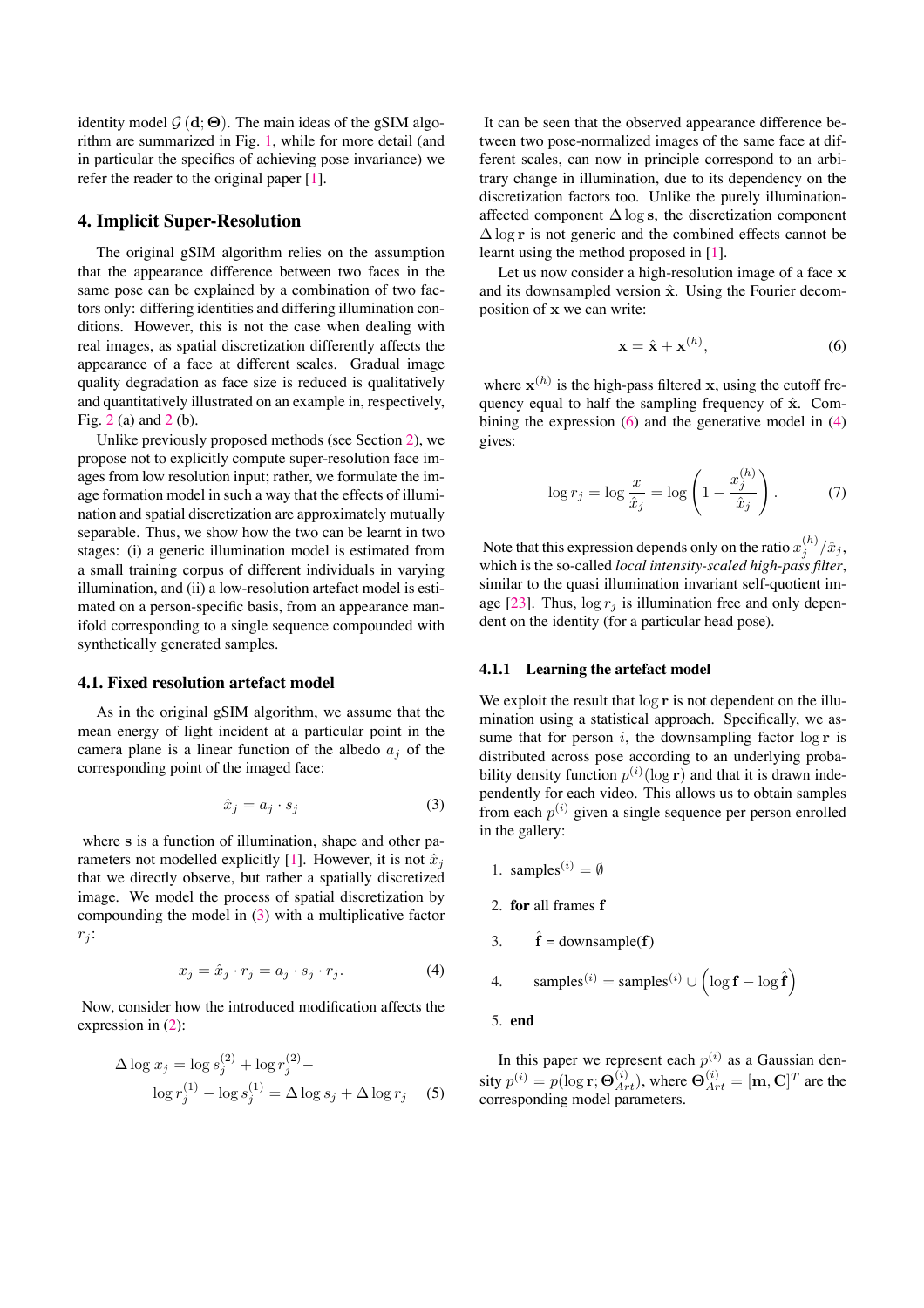<span id="page-3-3"></span>

(a) Learning the shape-illumination model



<span id="page-3-0"></span>Figure 1. A summary of the proposed algorithms for parameters estimation for the (a)illumination and (b) subsampling artefact models. The former is generic and the learning is thus performed offline, using an offline training corpus; the latter are illumination-free and *person-specific, and are learnt using the enrolled persons' video sequences.*



<span id="page-3-1"></span>Figure 2. Under the piece-wise constant image model, gradual downsampling of a face produces differences which are smooth and progressively greater in magnitude, but of a constrained nature. One of the main results of this paper is that the constraints can be formulated to be illumination-free and person-specific and can thus be learnt using a single exemplar video sequence of an enrolled *person.*

#### <span id="page-3-2"></span>**4.1.2 Applying the artefact model**

We have previously shown in  $(5)$  that the log difference of a high and a low resolution appearance image for the same person can be explained by an arbitrary illumination change, given an appropriate downsampling factor. Under the assumption of a uniform prior on the identity over gallery individuals, the likelihood of the same identity of the query and a particular gallery set is proportional to:

$$
p(\Delta \log \mathbf{x}) = \int p(\Delta \log \mathbf{x} - \mathbf{r}; \mathbf{\Theta}_{gSIM}) p(\mathbf{r}; \mathbf{\Theta}_{Art}) d\mathbf{r},
$$
\n(8)

which is the convolution of the two densities

$$
p(\Delta \log \mathbf{x}) = p(\Delta \log \mathbf{x}; \mathbf{\Theta}_{gSIM}) * p(\Delta \log \mathbf{x}; \mathbf{\Theta}_{Art}),
$$
\n(9)

with the generic illumination effects represented by an Ncomponent mixture of Probabilistic PCA [\[22\]](#page-7-9) as in [\[1\]](#page-6-2). As the convolution of two normal densities is another normal density,  $p(\Delta \log x)$  is also an N-component Gaussian mixture, with the  $k$ -th component parameters:

$$
\hat{\alpha}_k = \alpha_k \tag{10}
$$

$$
\hat{\mathbf{m}_k} = \mathbf{m}_k + \mathbf{m} \tag{11}
$$

$$
\hat{\mathbf{C}}_k = \mathbf{U}_k \mathbf{\Lambda}_k \mathbf{U}_k^T + \rho \mathbf{V}_k \mathbf{V}_k^T + \mathbf{C}
$$
 (12)

where  $U_k$  and  $\Lambda_k$  are the principal subspace and the corresponding covariance matrix,  $V_k$  the complementary sub-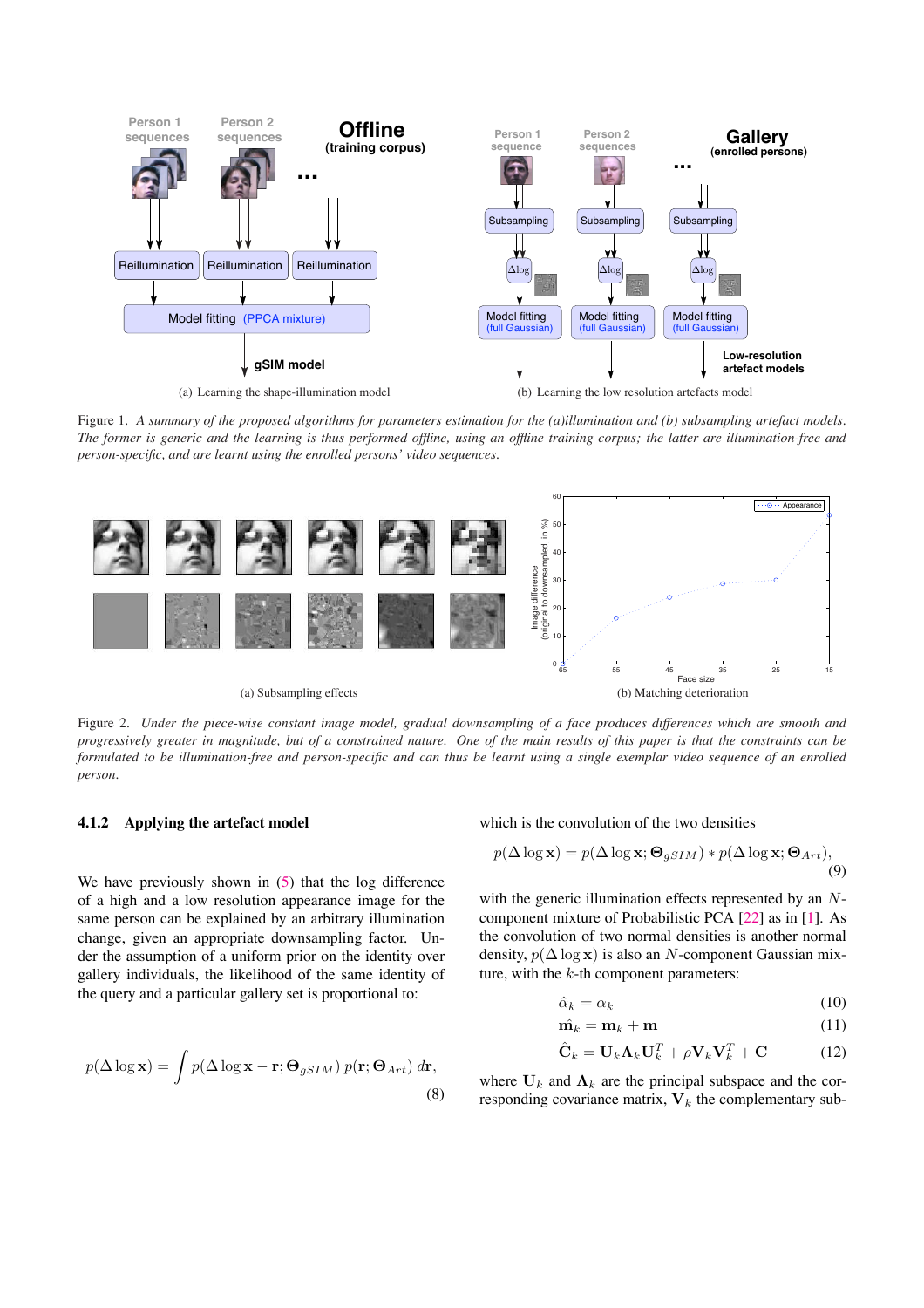<span id="page-4-2"></span>

Figure 3. *An illustration of our physical model of downsampling effects. The greyscale pixel value of a low resolution image is proportional to the integral of the high resolution appearance over a square neighbourhood.*

<span id="page-4-1"></span>space, and  $\alpha_k$  and  $m_k$  the prior and the mean of the k-th Generic Shape-Illumination mixture component.

<span id="page-4-0"></span>It follows that the matching stage of our algorithm is exactly the same as in the original gSIM algorithm.

## **4.2. Variable resolution matching**

In the previous section we showed how to implicitly implement super-resolution by learning the person-specific subsampling artefacts at a fixed scale, low-resolution input. We now propose an extension to this framework, that allows for arbitrary low-resolution queries to be matched with high-resolution data.

Consider the physical process of image formation using a CCD: the greyscale intensity value of a particular pixel is proportional on the mean energy of incident light. This can be seen as integration (or averaging) of a square neighbourhood centred at the pixel, as in Fig. 4. As the sampling frequency is reduced, the neighbourhood boundaries are changed *smoothly*. Coupled with the empirical observation that face appearance is also mostly smooth [\[5\]](#page-6-14), this implies that the effects of downsampling on a piece-wise constant observed appearance are smooth too. This motivates the use of an interpolative extension to our fixed low resolution matching.

Specifically, we learn a hierarchy of downsampling models, which are chosen to be logarithmically equidistant in scale so as to obtain a higher interpolation accuracy at very low resolutions. A novel query sequence is then used to compute the same-identity likelihoods using the artefact models closest to it but lower in scale and closest to it but higher in scale. The likelihood at the scale of query data is estimated by a weighted combination of the two, as illustrated in Fig. 4.



Figure 4. *A schematic summary of the proposed framework for matching of arbitrary resolution input.*

# **5. Empirical Evaluation**

To systematically test the main premises and theoretically derived hypotheses postulated in the preceding sections, we performed empirical evaluation in three stages:

- 1. In the first set of experiments, we evaluated the rate of performance degradation with decreased query data resolution of the original gSIM algorithm;
- 2. In the second set of experiments, we evaluated the fixed resolution artefact model;
- 3. In the final set of experiments, we evaluated our solution to the arbitrary resolution input.

**Data sets.** We conducted the experiments on two large data sets, the Cambridge Face Database (*CamFace*) and the Toshiba Face Database (*ToshFace*) 1. These data sets contain 160 individuals and 1300 video sequences, in total, each sampled at 10fps and 10s in length, with extreme illumination and pose changes, and unconstrained head and body motion patterns – the reader is referred to the original publication for a detailed description [\[1\]](#page-6-2).

**Methodology.** In all experiments, recognition was performed by matching a single query video sequence to each of the enrolled (or gallery) individuals. Low resolution query sequences were obtained from high resolution data by downsampling. Only a single gallery training sequence was used per enrolled person to learn the person-specific artefact models. To ensure that enough training data was

<sup>&</sup>lt;sup>1</sup>We are grateful to the authors of the original paper and the Toshiba Corporation for making this data available to us.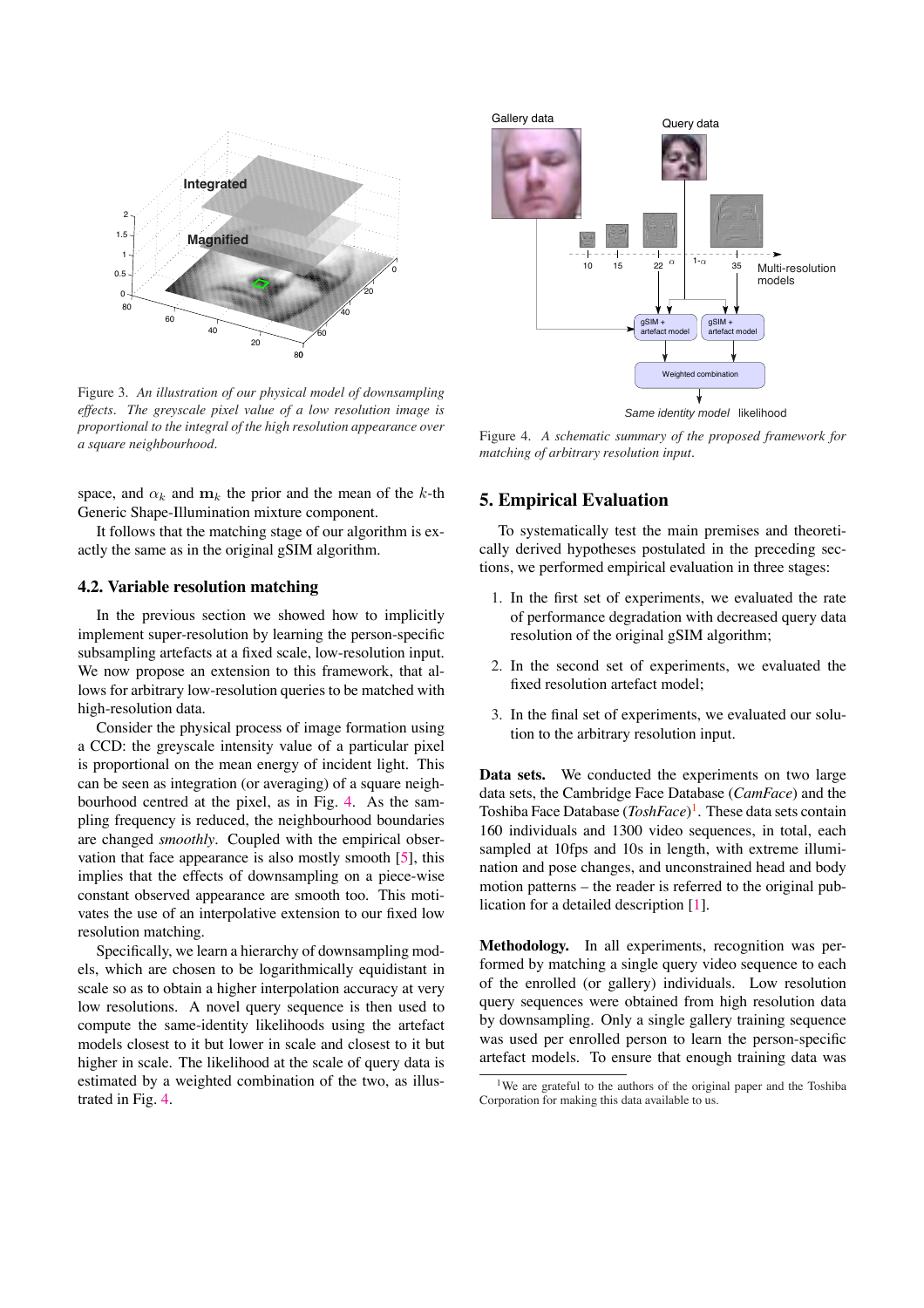<span id="page-5-2"></span>available for model parameter estimation in the presence of face detector noise and a variable number of detections, we also synthetically enriched the training corpus by adding in (i) mirrored faces and (ii) faces produced by small random translations of the original detections.

## <span id="page-5-0"></span>**5.1. Results and Discussion**

A summary of the results of the three experiments is shown in Tab. [1.](#page-6-15) As predicted by our image formation model [\(4\)](#page-2-3), the first set of experiments demonstrated a significant performance degradation of the original gSIM algorithm when scale normalization is performed using simple pixel-space interpolation as proposed in [\[1\]](#page-6-2). At the  $50 \times 50$ pixel scale the recognition rate is nearly perfect across the two data sets. Downsampling to 40% of the original scale, or  $20 \times 20$  pixels, increased the average error rate to 8.9%. This is already a sufficiently high error rate that it is unlikely that a multi-modal approach employing other weakly discriminative biometrics would greatly increase its usability as a security system. With further downsampling the error rate was rapidly increased even more, averaging 18.2% for  $15 \times 15$  pixel faces and 28.0% for  $10 \times 10$  pixels. These results are interesting in the light of the performance of the gSIM algorithm reported in the original publication. Although the authors used simple image resampling to normalize for scale differences, the recognition was virtually unaffected due to little scale variation in the data, as illustrated in Fig. 5. In the context of our artefact model, this means that  $p^{(i)}(\log r)$  were close to delta functions and the convolution in [\(9\)](#page-3-2) simply resulted in an unchanged generic effects model. Finally, it is interesting to note a far greater increase in the error rate of the gSIM algorithm on the Cambridge database, compared to the Toshiba dataset. At this stage we can propose no plausible mechanism that would explain this observation.

<span id="page-5-1"></span>In the second set of experiments, we evaluated the effectiveness of the proposed implicit super-resolution algorithm using a single set of fixed resolution artefact models, first at  $20 \times 20$  pixel scale and then at  $10 \times 10$  pixels. On both databases, the recognition performance was vastly improved, more than halving the previously measured error rates. A similar result was obtained in the last set of experiments in which we tested the proposed method for interpolating model likelihoods at the scale of  $15 \times 15$  pixels. While this demonstrates its effectiveness compared to the original method, further experiments are needed to fully understand the relationship between artefact model distances in scale, the quality of likelihood interpolation and the recognition performance of our algorithm.



Figure 5. *Histograms of sizes of detected faces in pixels (square bounding box) for CamFace and ToshFace datasets.*

## **6. Summary and Conclusions**

In this paper we introduced a method for face recognition that matches low resolution query video against gallery sequences which are of much higher quality. The main novelty is the formulation of a generative model that allows for separation of illumination and downsampling effects, and the residual, discriminative appearance. Specifically, the illumination effects are shown to be generic across faces and are thus learnt offline from a small training corpus. On the other hand, the effects of downsampling in our model are person-specific and illumination-free and are learnt using enrolled persons' training sequences. The power of this approach lies in the observation that all prior information we use is inherently non-discriminative and recognition is achieved by *implicit* application of super-resolution. Thus, our method of does not exhibit the same level of discriminative power loss as do algorithms which smooth out data by explicitly reconstructing super-resolved imagery. Preliminary empirical results on a large data set confirm these premises.

## **Acknowledgements**

We would like to thank Trinity College Cambridge and the Toshiba Corporation for their kind support for our re-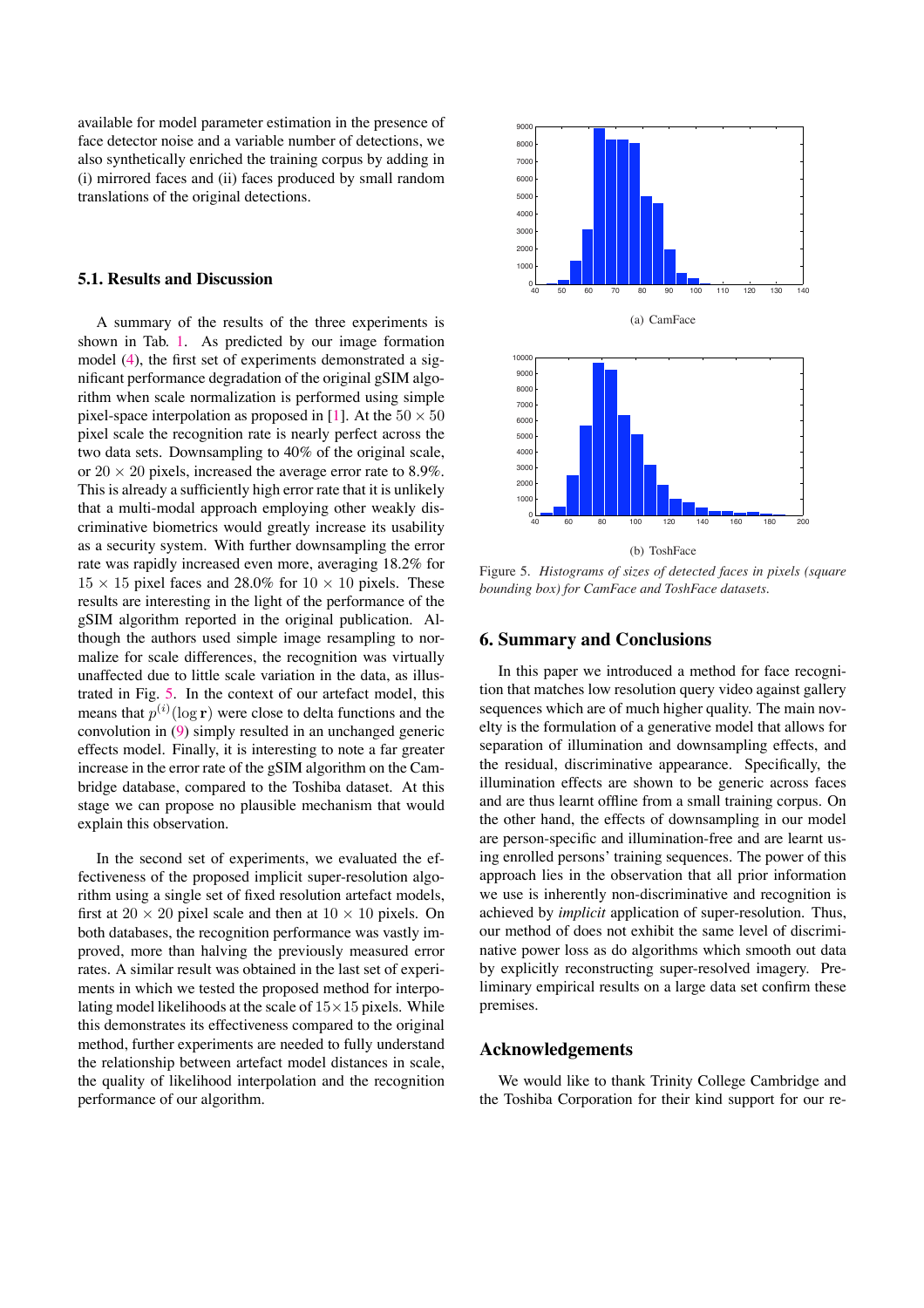<span id="page-6-15"></span>

| <b>Database</b> | No. of<br>sequences | Query face<br>size (pels) | Proposed<br>$ISR-gSIM$ | gSIM,<br>subsampled then scaled |
|-----------------|---------------------|---------------------------|------------------------|---------------------------------|
| <b>CamFace</b>  | 700                 | 10                        | 12.2 / 2.1             | 36.6 / 7.5                      |
|                 |                     | 15                        | 6.2 / 1.1              | 25.3 / 5.5                      |
|                 |                     | 20                        | 4.2 / 0.8              | 12.1 / 4.5                      |
|                 |                     | 50                        | n/a                    | 0.3 / 0.8                       |
| <b>ToshFace</b> | 600                 | 10                        | 8.6 / 1.7              | 13.9 / 4.4                      |
|                 |                     | 15                        | 2.8 / 1.0              | 6.5 / 2.4                       |
|                 |                     | 20                        | 2.0 / 0.7              | 3.5/1.1                         |
|                 |                     | 50                        | n/a                    | 0.1 / 0.5                       |
| <b>Total</b>    | 1321                | $10\,$                    | 10.8 / 2.0             | 28.0 / 6.5                      |
|                 |                     | 15                        | 5.0 / 1.1              | 18.2 / 4.6                      |
|                 |                     | 20                        | 3.4/0.8                | 8.9 / 3.6                       |
|                 |                     | 50                        | n/a                    | 0.2 / 0.7                       |

Table 1. *Average error rates (%) and the corresponding standard deviations across data sets.*

<span id="page-6-4"></span>search.

# <span id="page-6-8"></span><span id="page-6-2"></span>**References**

- <span id="page-6-13"></span><span id="page-6-12"></span>[1] O. Arandjelović and R. Cipolla. Face recognition from video using the generic shape-illumination manifold. *In Proc. European Conference on Computer Vision (ECCV)*, 4:27–40, May 2006. [1,](#page-0-0) [2,](#page-1-3) [3,](#page-2-4) [4,](#page-3-3) [5,](#page-4-2) [6](#page-5-2)
- <span id="page-6-11"></span><span id="page-6-9"></span>[2] S. Baker and T. Kanade. Investigation into optical flow super-resolution for surveillance applications. *Technical Report CMU-RI-TR-99-36, Robotics Institute, Carnegie Mellon University*, 1999. [2](#page-1-3)
- <span id="page-6-10"></span><span id="page-6-1"></span>[3] S. Baker and T. Kanade. Limits on super-resolution and how to break them. *IEEE Transactions on Pattern Analysis and Machine Intelligence (PAMI)*, 24(9):1167–1183, 2002. [2](#page-1-3)
- <span id="page-6-14"></span><span id="page-6-5"></span>[4] C. BenAbdelkader, R. Cutler, and L. Davis. Person identification using automatic height and stride estimation. *In Proc. IEEE International Conference on Pattern Recognition (ICPR)*, 4:377–380, 2002. [1](#page-0-0)
- <span id="page-6-6"></span><span id="page-6-0"></span>[5] M. Bichsel and A. P. Pentland. Human face recognition and the face image set's topology. *Computer Vision, Graphics and Image Processing: Image Understanding*, 59(2):254– 261, 1994. [5](#page-4-2)
- <span id="page-6-7"></span><span id="page-6-3"></span>[6] I. Bouchrika and M. S. Nixon. People detection and recognition using gait for automated visual surveillance. *In Proc. IEE International Symposium on Imaging for Crime Detection and Prevention*, 2006. [1](#page-0-0)
- [7] D. P. Capel and A. Zisserman. Super-resolution from multiple views using learnt image models. *In Proc. IEEE Conference on Computer Vision and Pattern Recognition (CVPR)*, 2001. [2](#page-1-3)
- [8] J. J. Clark, M. R. Palmer, and P. D. Lawrence. A transformation method for the reconstruction of functions from nonuniformly spaced samples. *IEEE Transactions on Acoustics, Speech and Signal Processing*, 33(4):1151–1165, 1985. [2](#page-1-3)
- [9] B. K. Gunturk, Y. Batur, A. U. Altunbasak, M. H. Hayes, and R. M. Mersereau. Eigenface-domain super-resolution for face recognition. *IEEE Transactions on Image Processing*, 12(5):597–606, 2003. [2](#page-1-3)
- [10] T. S. Huang and R. Tsai. Multi-frame image restoration and registration. *Advances in Computer Vision and Image Processing*, 1:317–339, 1984. [2](#page-1-3)
- [11] J. K. and S. Gong. Multi-resolution patch tensor for facial expression hallucination. *In Proc. IEEE Conference on Computer Vision and Pattern Recognition (CVPR)*, 1:395–402, 2006. [2](#page-1-3)
- [12] J. K., S. Gong, and A. Leung. Coupling face registration and super-resolution. *In Proc. IAPR British Machine Vision Conference (BMVC)*, 2006. [2](#page-1-3)
- [13] S. P. Kim, N. K. Bose, and H. M. Valenzuela. Recursive reconstruction of high resolution image from noisy undersampled multiframes. *IEEE Transactions on Acoustics, Speech and Signal Processing*, 38:1013–1027, 1990. [2](#page-1-3)
- [14] T. Komatsu, K. Aizawa, T. Igarashi, and T. Saito. Signalprocessing based method for acquiring very high resolution image with multiple cameras and its theoretical analysis. *In Proc. of Institution of Electrical Engineers*, 140:19–25, 1993. [2](#page-1-3)
- [15] S. Kong, J. Heo, B. Abidi, J. Paik, and M. Abidi. Recent advances in visual and infrared face recognition – a review. *Computer Vision and Image Understanding (CVIU)*, 97(1):103–135, 2005. [2](#page-1-3)